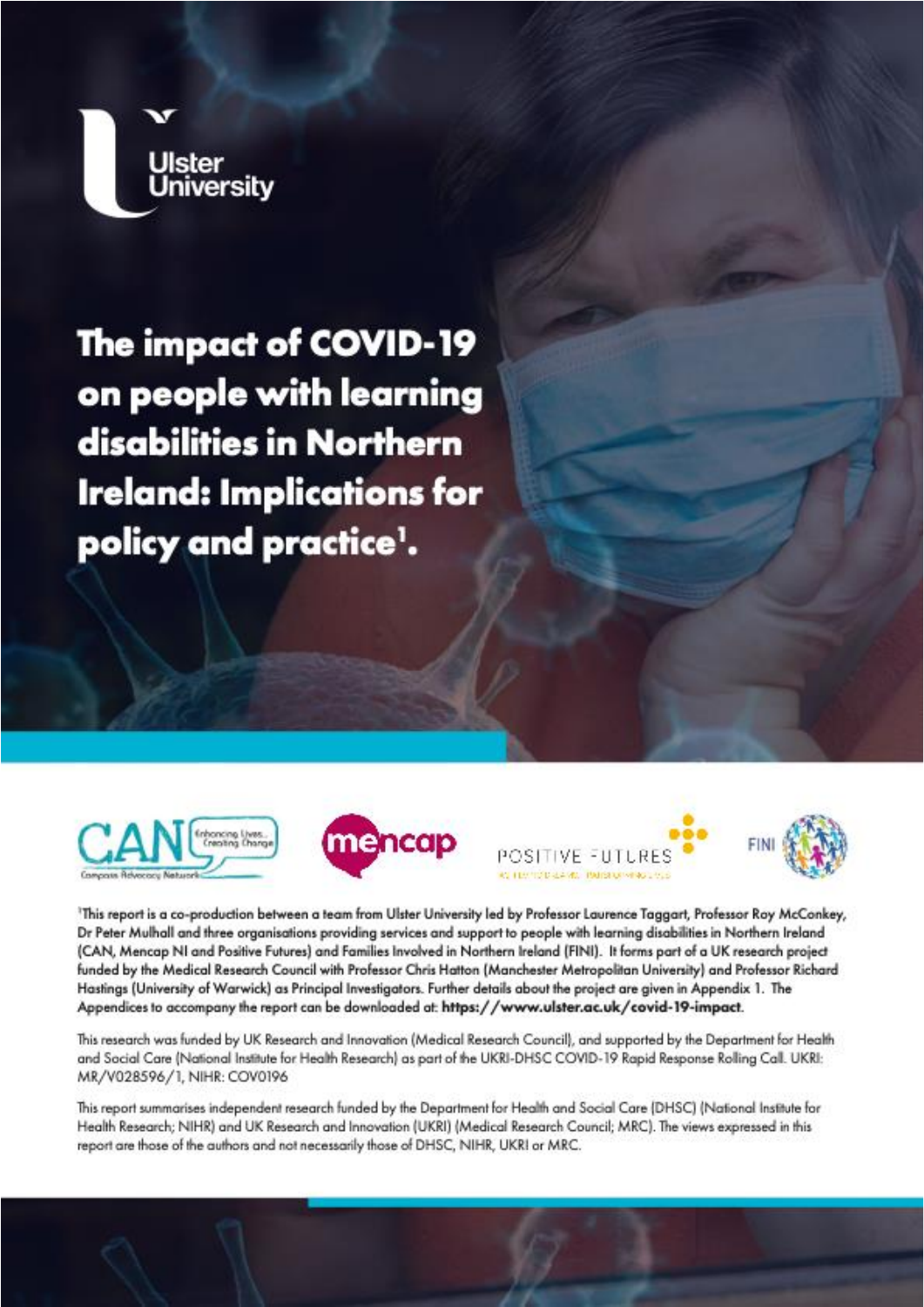# **What is this report and who is it for?**

 This is an Easy Read summary report of the Ulster University report,  **'The Impact of COVID-19 on people with learning disabilities in NI: Implications for policy and practice'.** 

 It is about how COVID-19 has affected the health, well-being and social activities of people with a learning disability.

## **This report may be useful if:**

- you have a learning disability
- you are the family/carer of a person with a learning disability

### **This report can help you to understand:**

- How people with a learning disability have been affected by COVID.
- The effect of the closure of day centres and respite services on families.
- Why learning disability services need to change.
- Action needed by the Government.
- How human rights of people with a learning disability have been affected.

You can read the full report at https://www.ulster.ac.uk/covid-19-impact

 You can also contact Ulster University for further information. All of our contact information is included at the end of this report.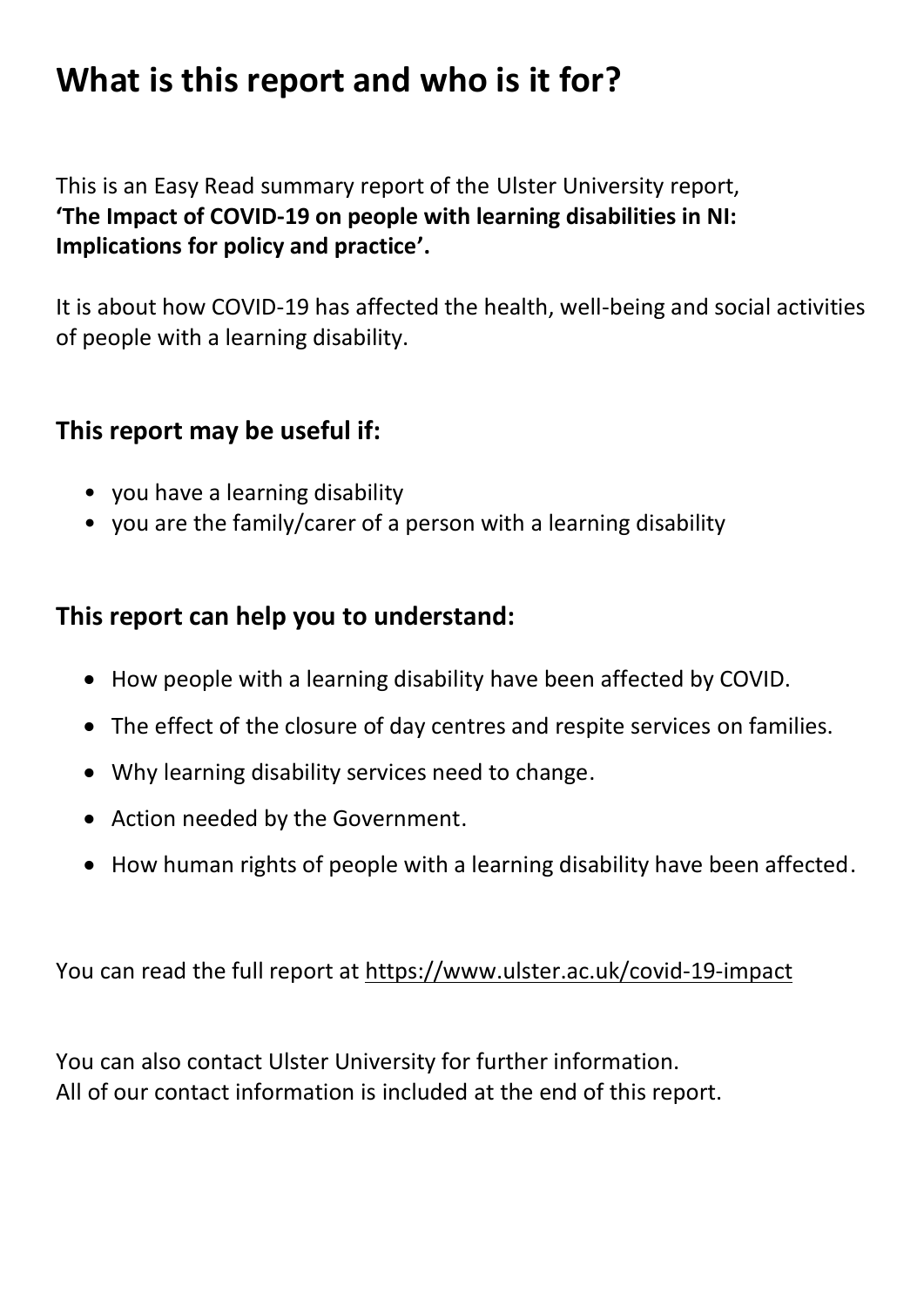# **About this report**

This report is by **Ulster University** 

## **What is the report about?**



 Research has been carried out around the world to find out how COVID-19 has affected adults with a learning disability.

 This report is about what Ulster University found out had affected people with a learning disability in Northern Ireland.

### **What was done?**



 Ulster University carried out interviews with the same people, three times.

 This was done by phone or on Zoom. They did this between December 2020 and August 2021

### **Who took part?**



621 people took part in the research.

127 of them were from Northern Ireland.

378 carers also took part in the research.

62 of them were from Northern Ireland.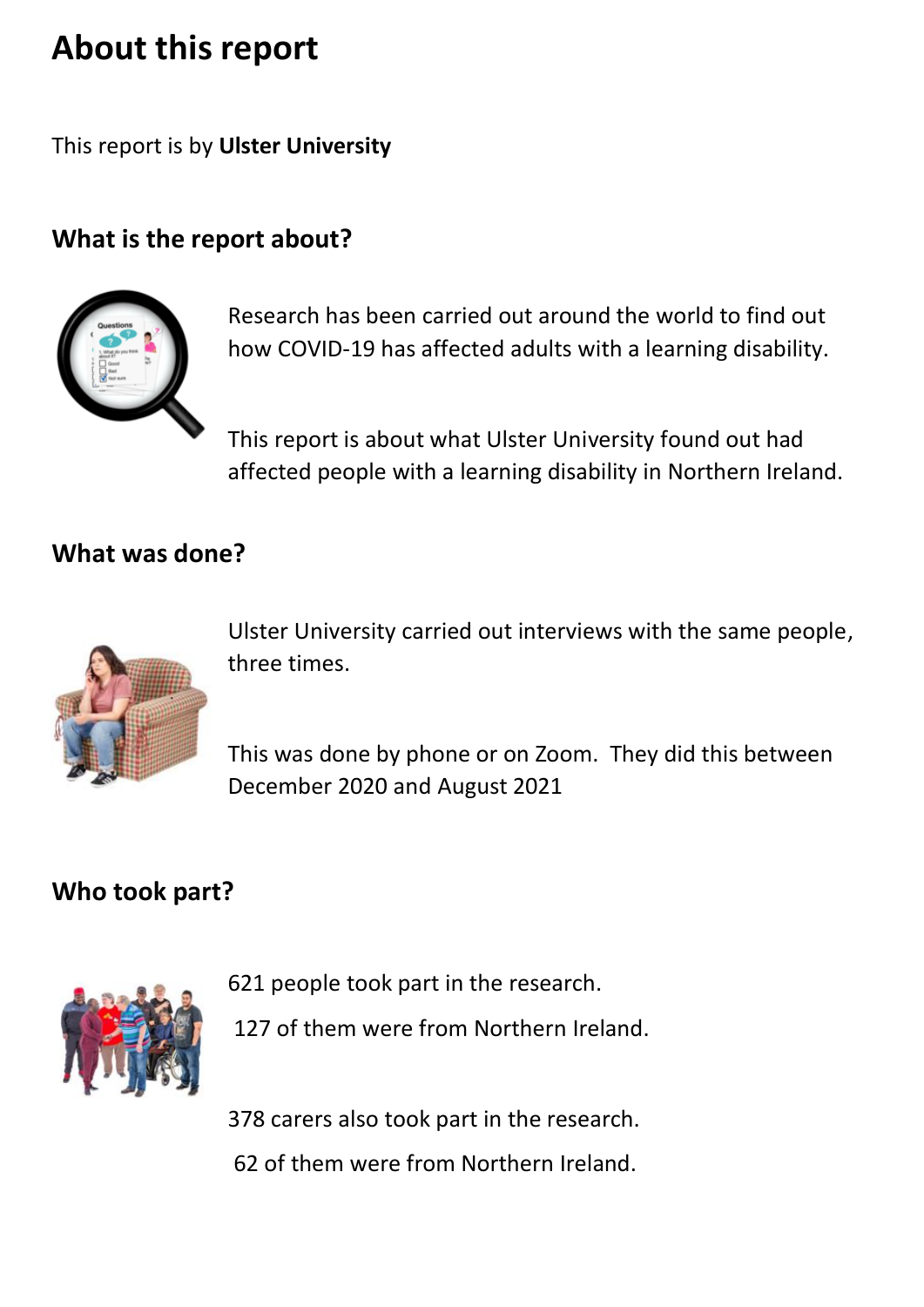# **What did we find out?**

 People with a learning disability were more affected by COVID-19 than other people in N.I.



 Over half of all people with a learning disability have a health condition that means they have to be more careful not to catch COVID-19.

 People with a learning disability catch COVID-19 at a younger age than people without a learning disability.



 People with a learning disability may have more effects to their health if they catch COVID-19 and are more likely to go to hospital than a person without a learning disability.

 Some of the people who took part in this research knew people who had died from COVID-19.



 Some health and social care services have not returned to normal or re-started.

 Some Day centres and respite services have still not re-opened or are not running as normal.

 Services for people with a learning disability need to be looked at to see what changes should be made.



 The Government needs to look at what can be done to protect health and social care services in the winter months.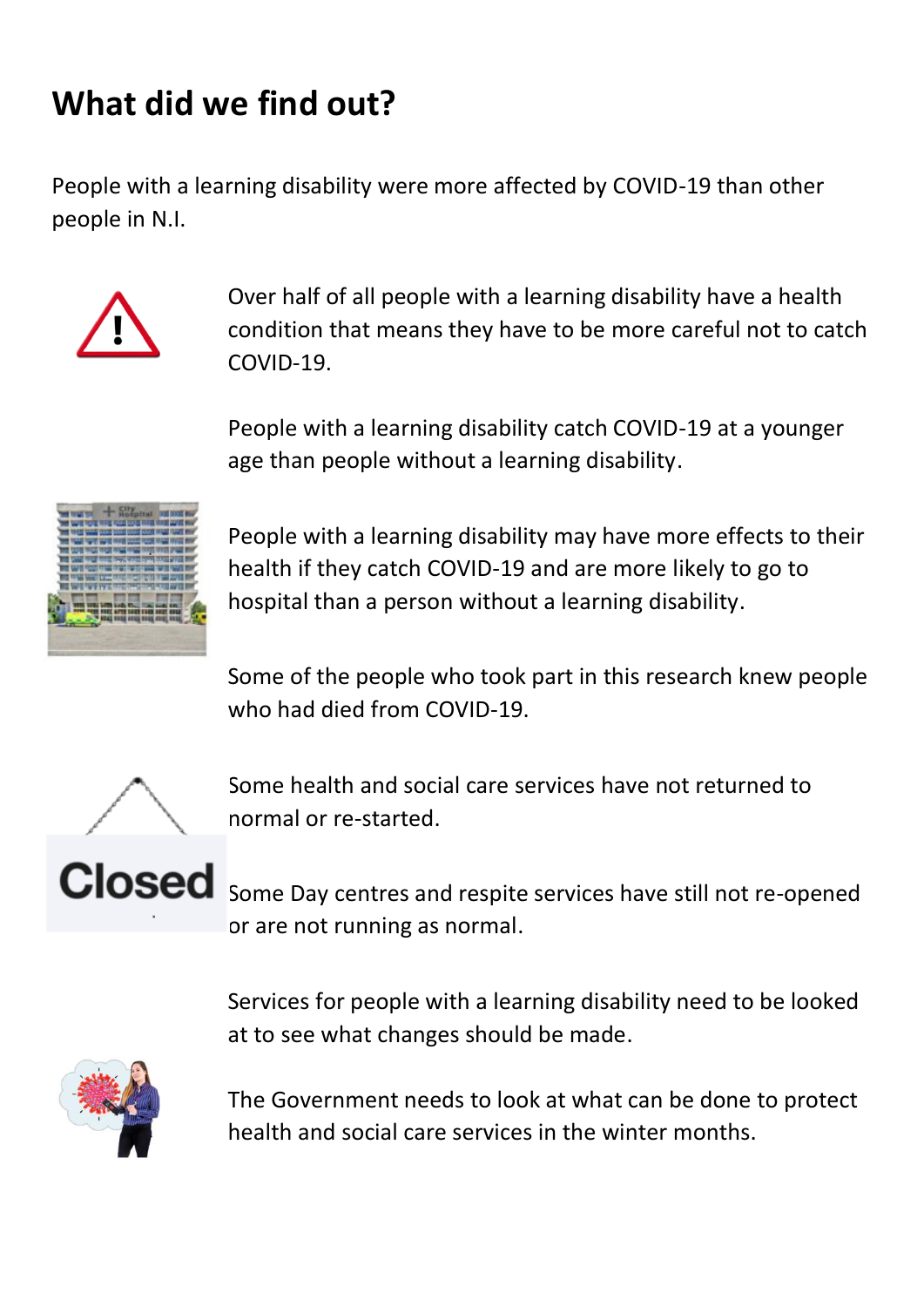The Government also needs to look at how it can get more people to work in social care



 The Government may be told that it is damaging the human rights of people with a learning disability.

## **Following Covid-19 rules and restrictions**

 People with a learning disability have been good at sticking to the COVID restrictions.



 Most people with a learning disability wore a face mask when they were out.



 Most people with a learning disability have had the COVID vaccine and said they would have the booster jab.

 Most people with a learning disability thought that support staff should be made to be vaccinated by law.



 Some people had to stay home more and try not to have too much contact with other people. This is called shielding.

 By August 2021 a lot less people with a learning disability were shielding.



 Only some people with a learning disability used technology like the COVID-19 App on their phone.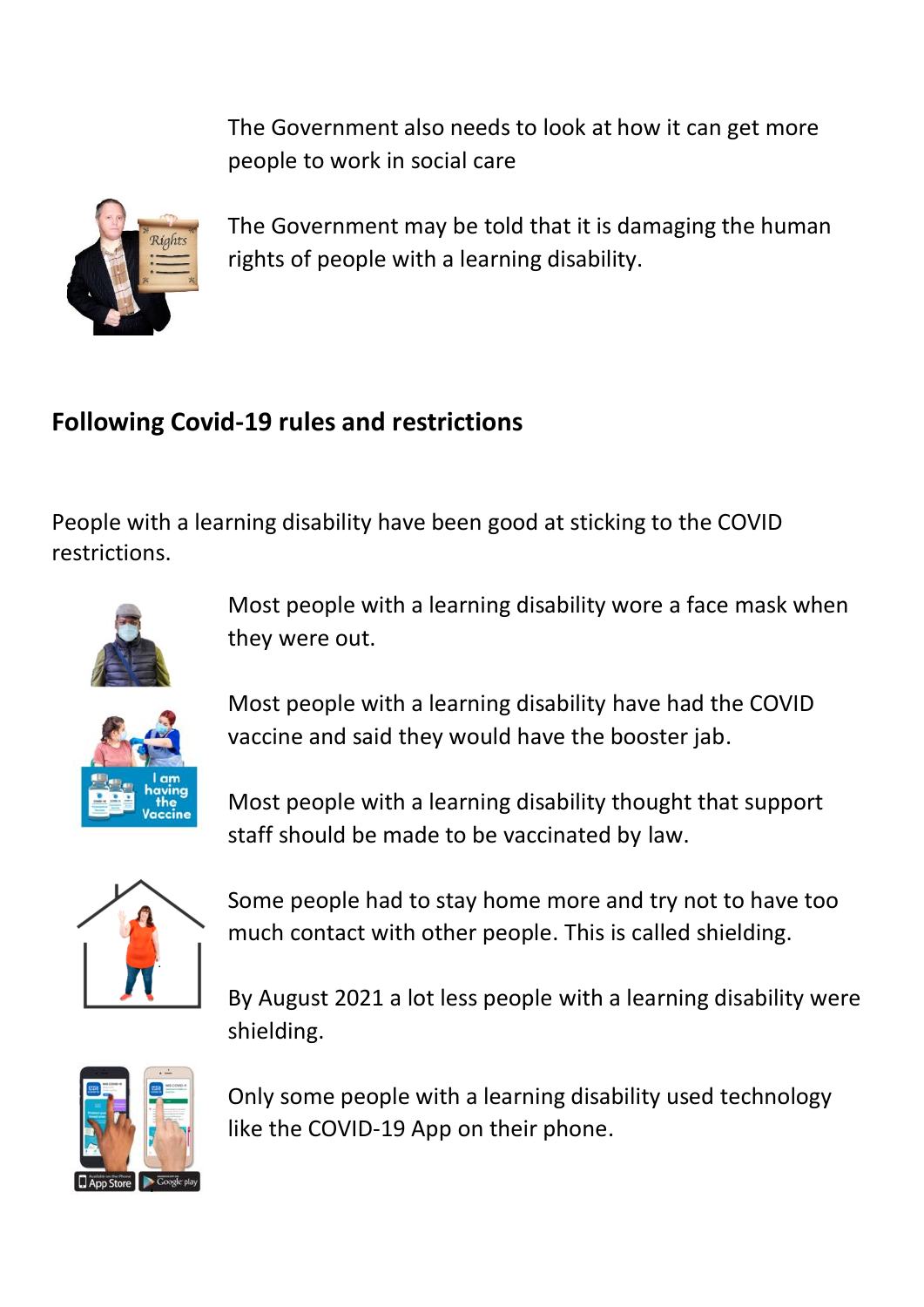## **How people's health has been affected**



 The pandemic has affected the mental health of people with a learning disability. This has made a lot of them feel angry, sad or worried even though they are now allowed to do more things.

 A lot of people who normally have a health check every year, did not have the check done in the last eighteen months.



 People with a learning disability have seen less of their doctor and other healthcare workers.



 Some people with a learning disability had medical tests and appointments cancelled.

Access to healthcare services is still not back to normal.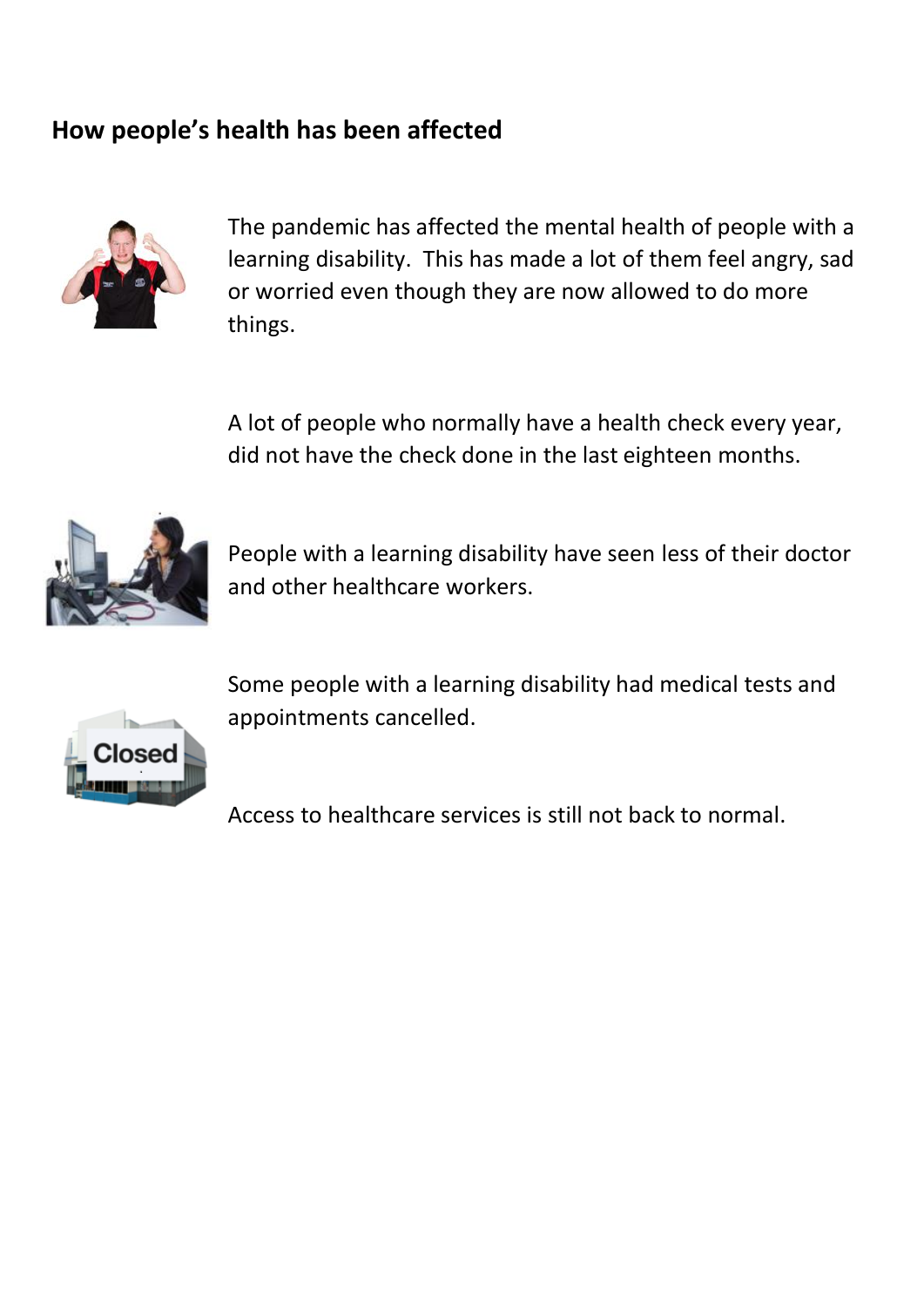## **How Covid-19 has affected activities in the community**



 The social lives of people with a learning disability are still affected by COVID 19.

This has made some of them feel angry, confused and bored.

 They have not always been allowed to have visitors or take part in activities in the community.

 A lot of people have not all been able to carry out paid or voluntary work that they normally do.

 People with a learning disability said that they wanted COVID- 19 to go away and that they wanted everyone to get vaccinated.



 Only a small amount of people with a learning disability have been able to go on holiday and spend time with their family and friends.

A lot of people felt that their lives were still not back to normal.

### **Access to support services**



 Day centres and services have stopped or do not run for as many hours.

 Some people with a learning disability have not been able to go to college classes or do not get to spend as much time at college.

 Less people with a learning disability have been able to go on respite breaks.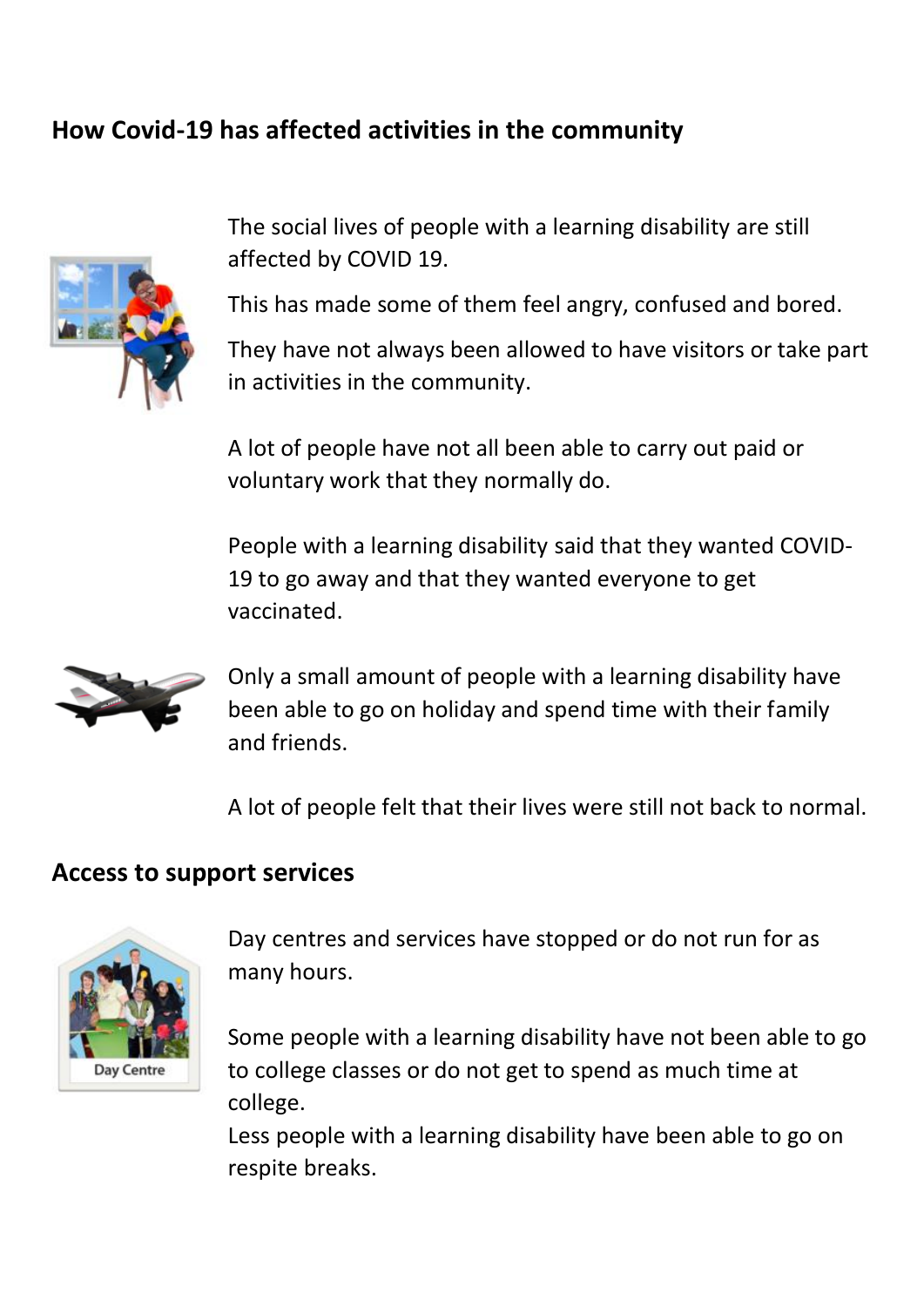

 People with a learning disability have had less visits from their social worker and some only speak on the phone.

### **Impact on carers**



 Some families and carers felt that they needed a rest as they do not get much help.

 Families and carers feel that their own health has been affected and have contacted their doctor more.



 Some carers of people with a learning disability feel that their mental health has got worse.



 Families and carers of people with a learning disability feel they have had to provide more support because services have not been running as usual.

 Family and carers of people with a learning disability find it difficult to find information about COVID-19.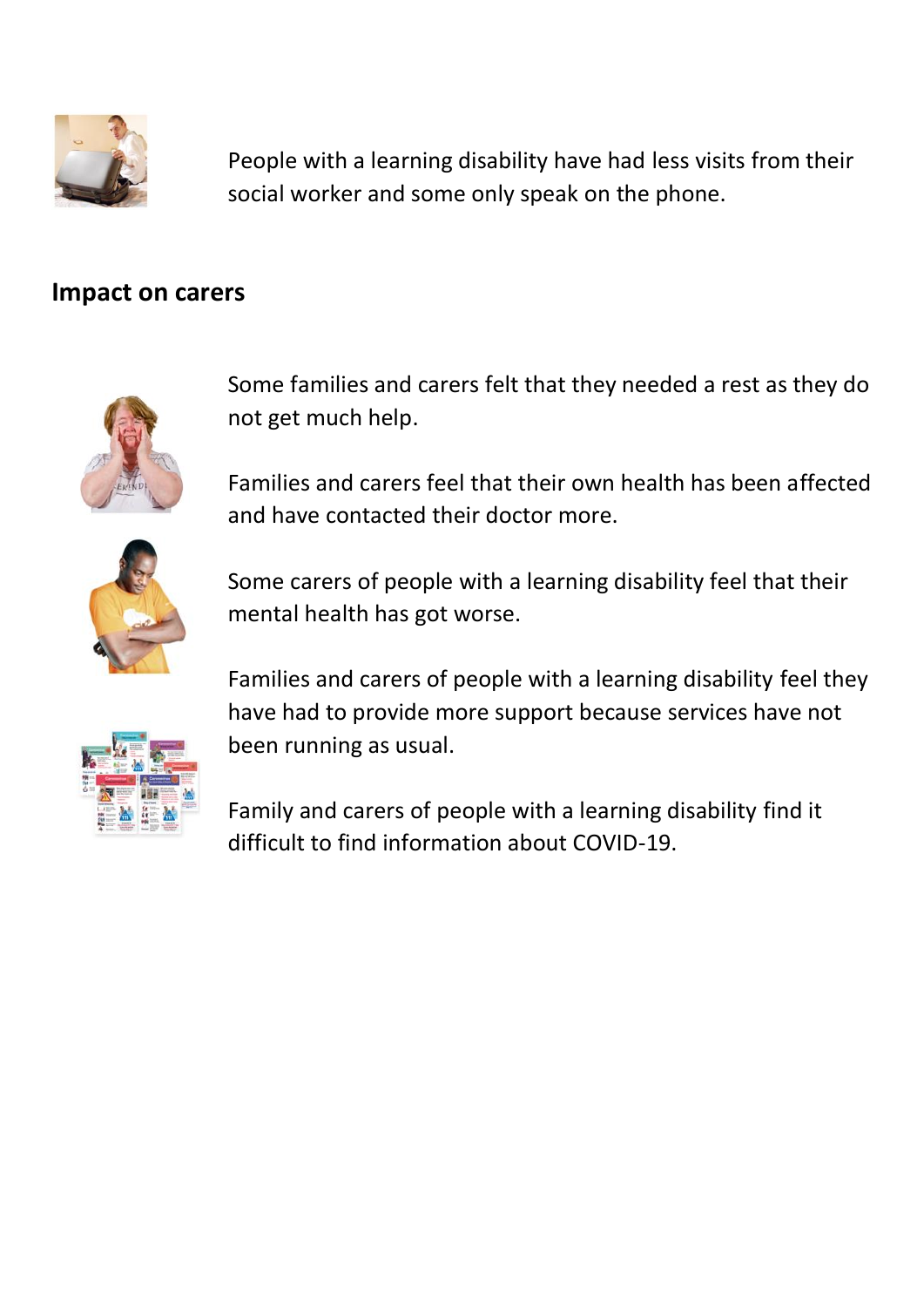## **What needs to happen**



 Learning Disability services need to be better prepared for emergencies like COVID-19 and have plans in place for the future. People with a learning disability, their families and carers should be involved in making plans.



 Health services need to think about people's social and emotional wellbeing, especially vulnerable people like those with a learning disability and how they can support them. More money needs to be spent on Social care services as soon as possible to make services run better. This includes getting more people to work in social care.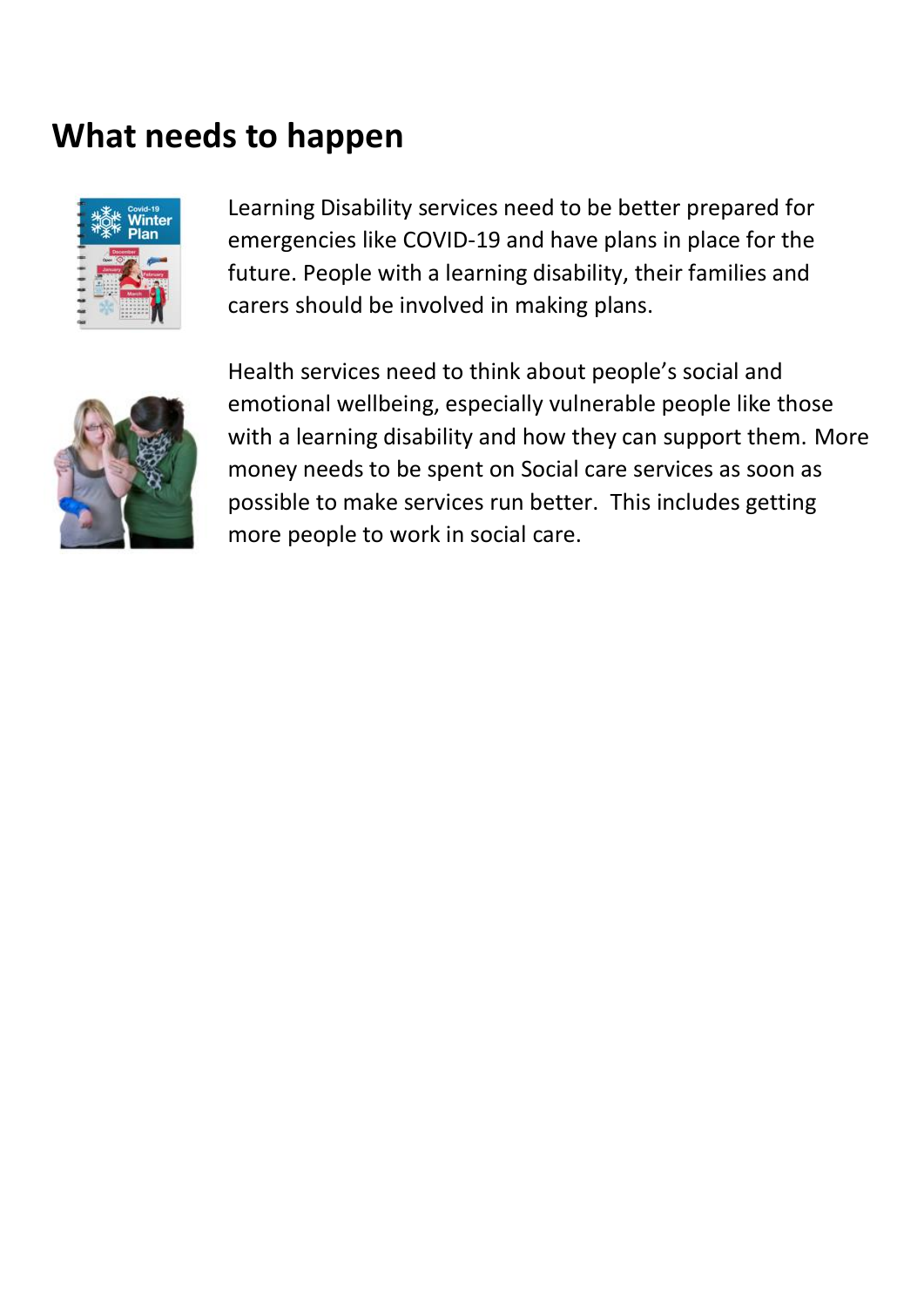

 Learning disability day services need to change the way they work to make sure that they are doing the things that are important to people with a learning disability, their family and carers.

 Learning disability day services need to change the way that they work so that they have plans in place for each service user and their carer depending on their own needs.



 Government agencies need to look at their COVID-19 guidance and change it if it needs to be written in more accessible words or given out in different ways that people with a learning disability can understand.



 Health and support services need to need to carry out risk assessments for COVID-19 and make plans for restarting services.

**What next?**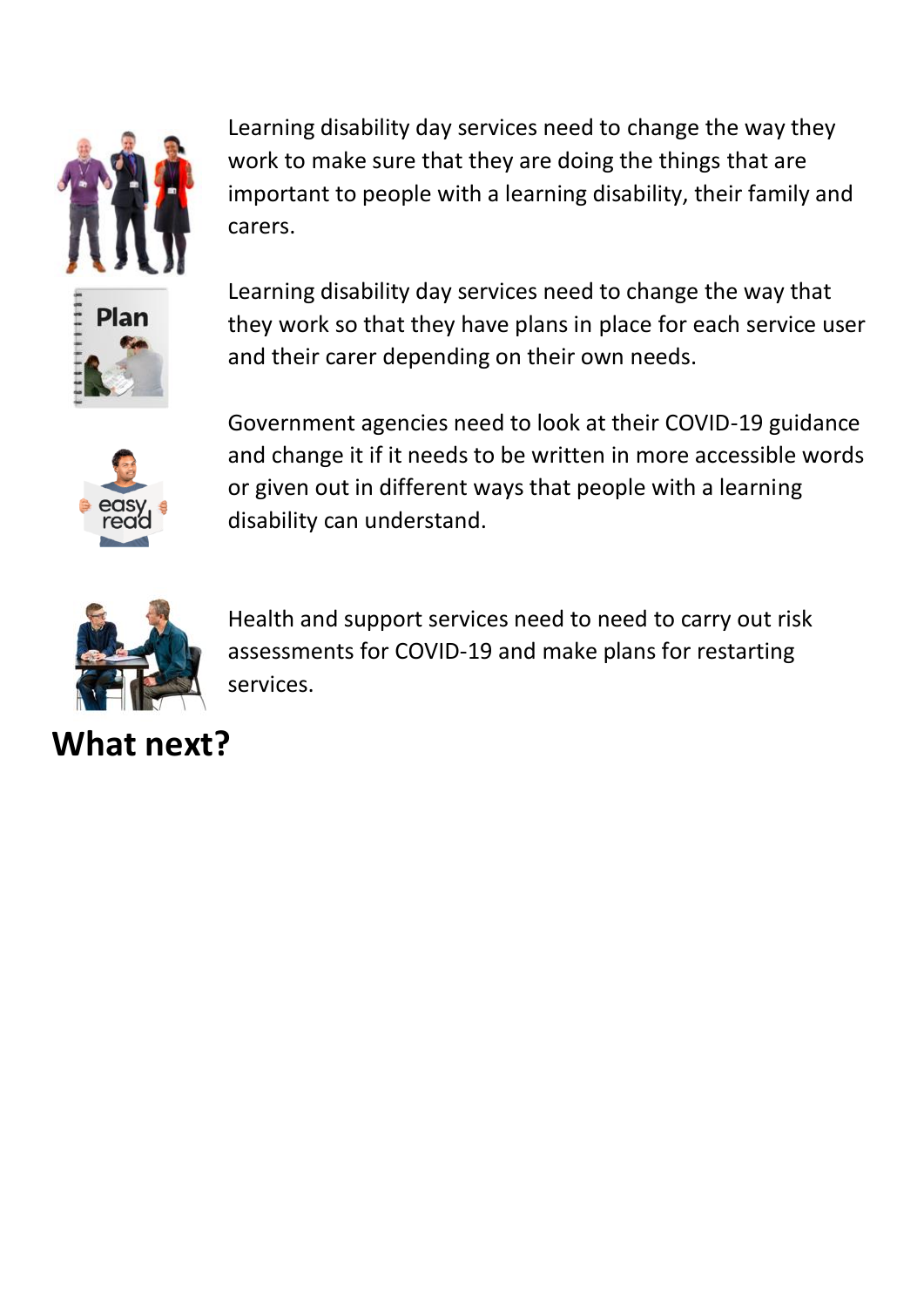

 Information sessions will be held to tell others about the facts that the research has found and to see what others think about what needs to be done.

 This report will be sent to the people and organisations who have been involved in putting together this report.



 The report will be discussed with the NI Assembly and the All-Party Group for Learning Disability on 3<sup>rd</sup> December 2021.

 Reports about this for Scotland, Wales and England will also be looked at to help decide what needs to change in Northern Ireland.



 The research team hope to meet with Ministers, Committees and officials to talk about what they found out and what changes need to be made.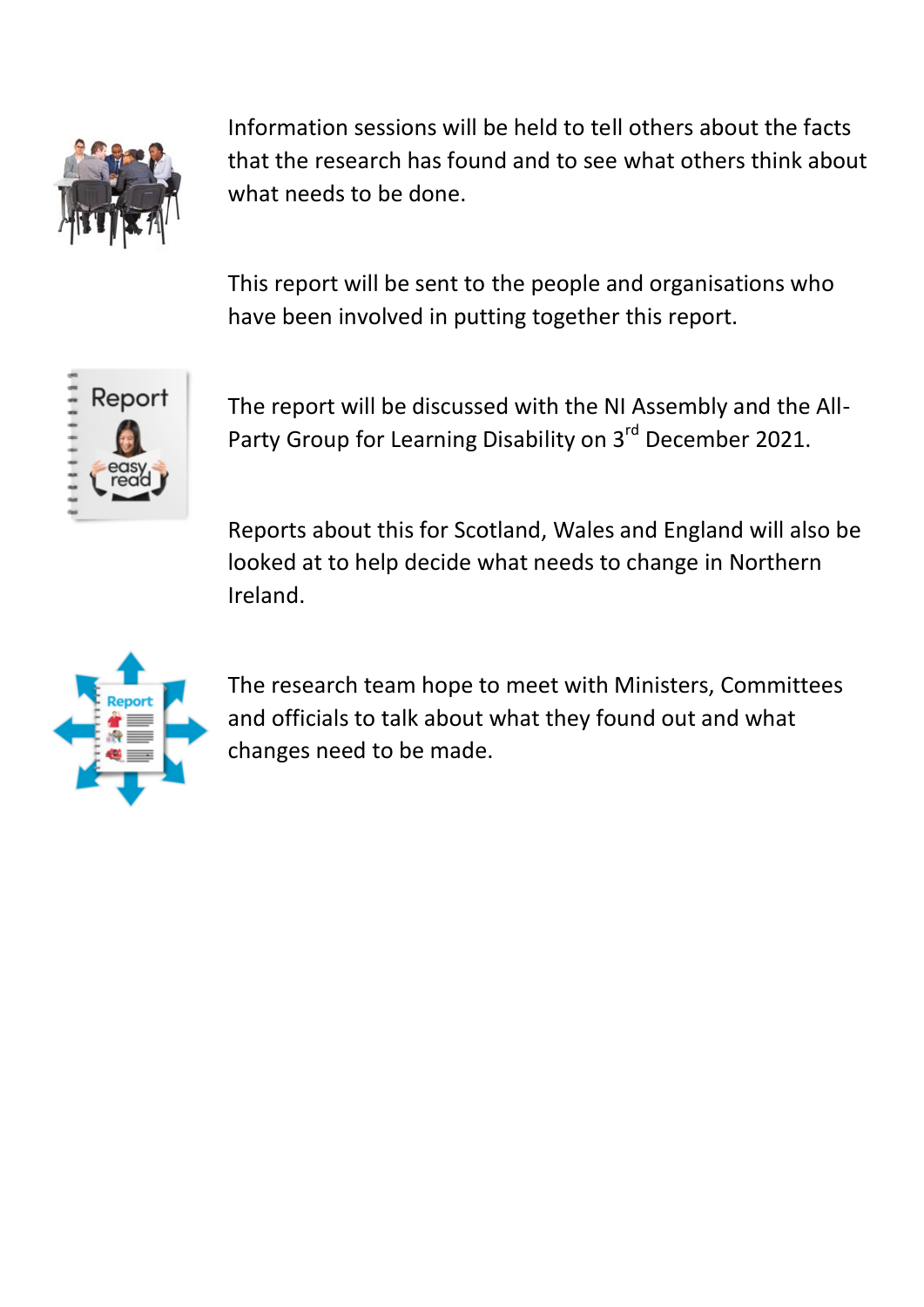## **Find out more**

You can find out more about this and other work we do by:



Calling us on 028 9036 6538



Sending an email to [l.taggart@ulster.ac.uk](mailto:l.taggart@ulster.ac.uk)



Sending us a letter to:

 Professor Laurence Taggart Institute for Nursing and Health Research Room 12J19 Ulster University Shore Road Newtownabbey Co. Antrim BT37 0QB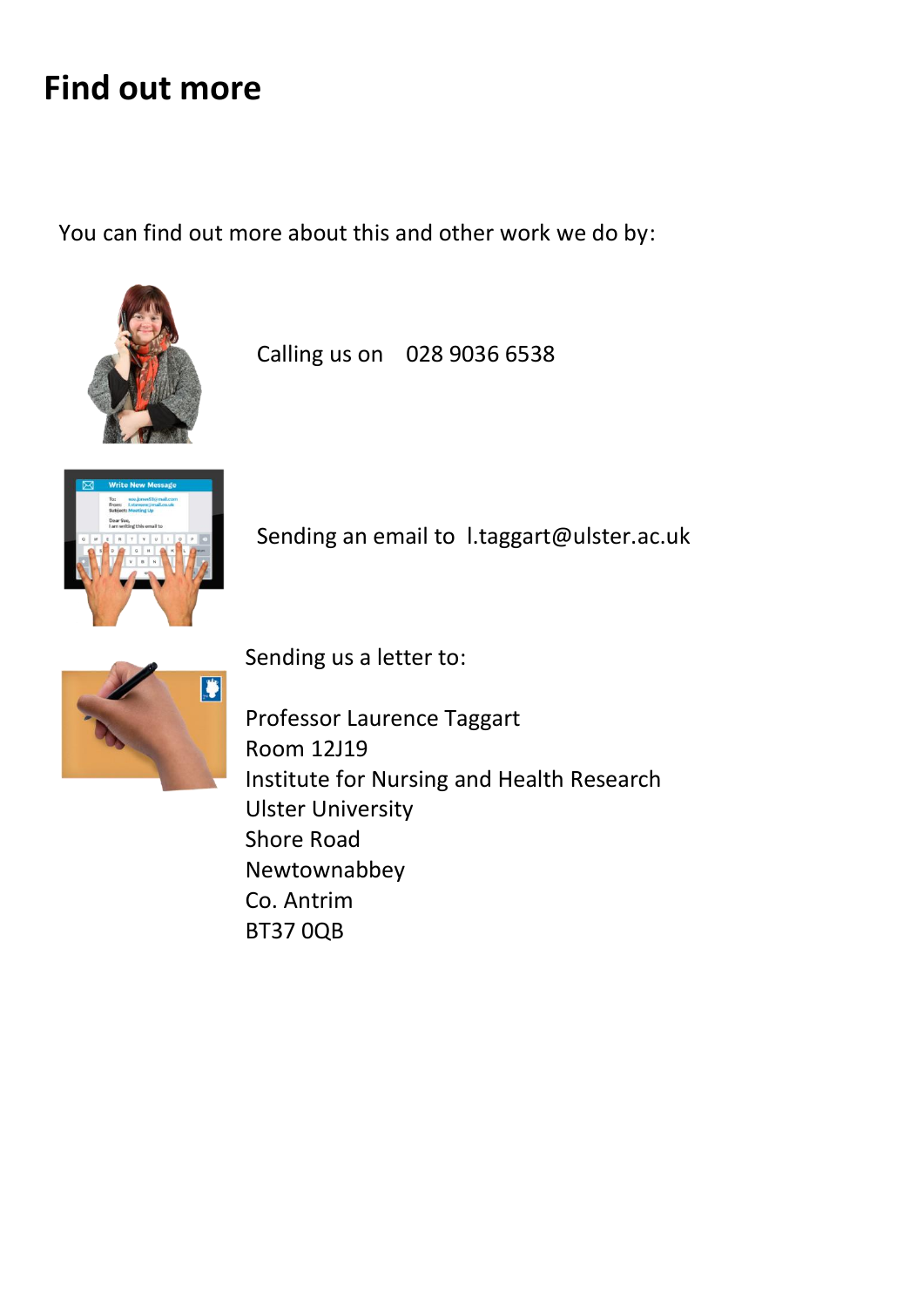This report was published in December 2021







Easy words by Mencap NI